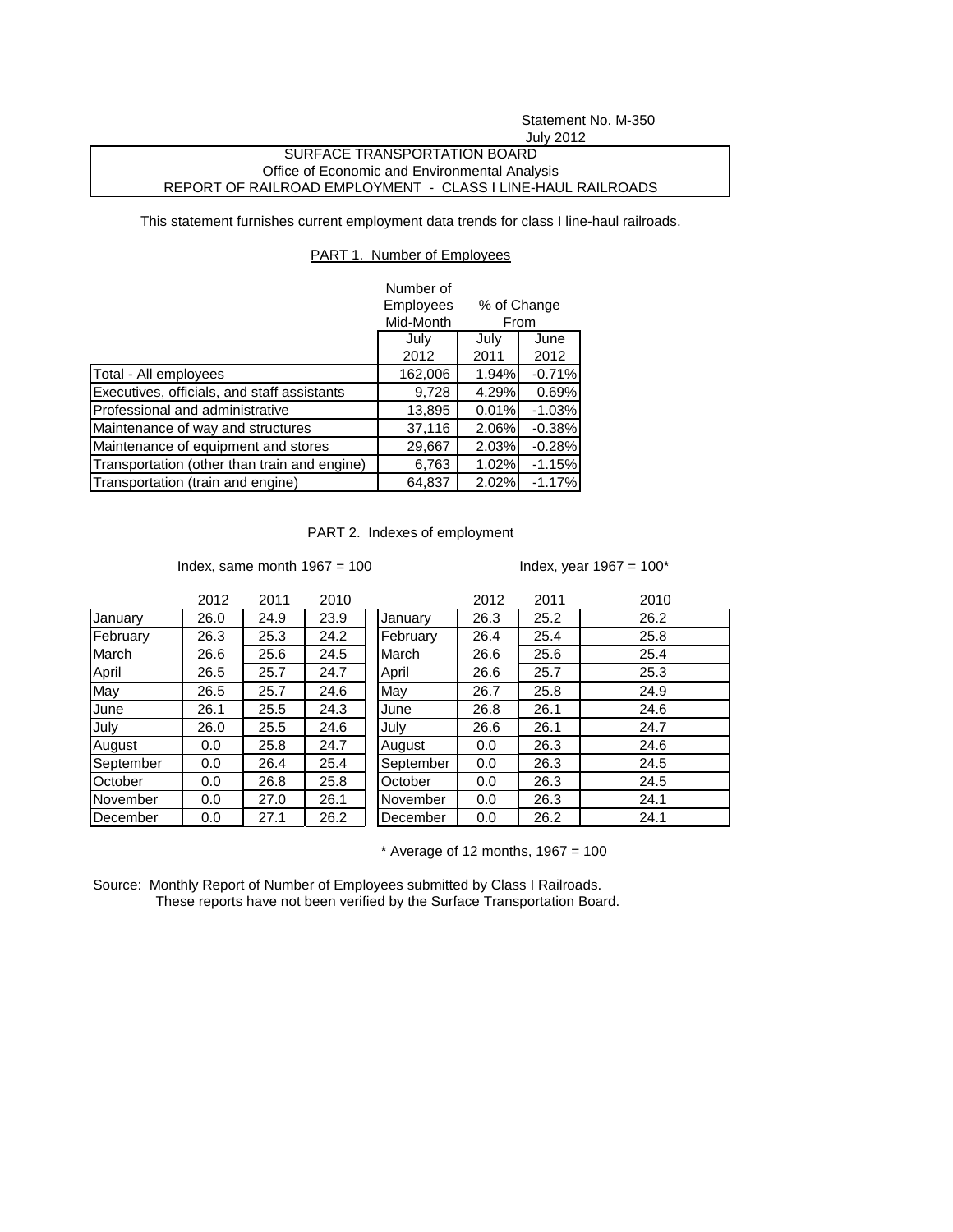| <b>CARRIER</b><br><b>July 2012</b> |        | L <sub>100</sub> | L200   | L300   | $L$ 400 | L500     | L600   | TOTAL   |
|------------------------------------|--------|------------------|--------|--------|---------|----------|--------|---------|
| <b>BNSF</b>                        | 130500 | 1,745            | 3,954  | 9,006  | 7,360   | 1,695    | 16,500 | 40,260  |
| <b>CSX</b>                         | 121500 | 1,323            | 3,034  | 6,752  | 5,021   | 1,646    | 11,244 | 29,020  |
| CN/GTW                             | 114900 | 354              | 561    | 1,862  | 850     | 370      | 2,156  | 6,153   |
| (Includes all CN US Operations)    |        |                  |        |        |         |          |        |         |
| <b>KCS</b>                         | 134500 | 265              | 385    | 491    | 373     | 77       | 1,300  | 2,891   |
| <b>NS</b>                          | 117100 | 1.911            | 2.707  | 6.284  | 6,070   | 1.412    | 12.005 | 30,389  |
| <b>SOO</b>                         | 137700 | 325              | 365    | 1.274  | 592     | 242      | 1.604  | 4,402   |
| UP                                 | 139400 | 3,805            | 2,889  | 11,447 | 9,401   | 1,321    | 20,028 | 48,891  |
|                                    |        |                  |        |        |         |          |        |         |
| <b>TOTAL</b>                       |        | 9,728            | 13,895 | 37,116 | 29,667  | 6,763    | 64.837 | 162,006 |
|                                    |        |                  |        |        |         |          |        |         |
| <b>NRPC</b>                        | 103000 | 1,401            | 4,822  | 2,912  | 4,900   | 2,932    | 3,376  | 20,343  |
|                                    |        |                  |        |        |         |          |        |         |
|                                    |        | July             | July   | June   |         | % Change |        |         |

|              | 2012    | 2011    | 2012          | Year          | Month    |
|--------------|---------|---------|---------------|---------------|----------|
| L 100        | 9,728   | 9,328   | 9,661         | 4.29%         | 0.69%    |
| L200         | 13,895  | 13,893  | 14,040        | 0.01%         | $-1.03%$ |
| L300         | 37,116  | 36,366  | 37,259        | 2.06%         | $-0.38%$ |
| L400         | 29,667  | 29,078  | 29,751        | 2.03%         | $-0.28%$ |
| L500         | 6,763   | 6,695   | 6,842         | 1.02%         | $-1.15%$ |
| L600         | 64,837  | 63,556  | 65,606        | 2.02%         | $-1.17%$ |
| <b>TOTAL</b> | 162,006 | 158,916 | 163,159       | 1.94%         | $-0.71%$ |
|              |         |         |               | Ratio         | Ratio    |
|              | 1967    |         | 2012          | Corresp.      | Average  |
|              | Months  |         | <b>Months</b> | <b>Months</b> | Month    |
| January      | 614,766 |         | 160,129       | 26.0          | 26.3     |
| February     | 610,335 |         | 160,774       | 26.3          | 26.4     |
| March        | 608,751 |         | 161,992       | 26.6          | 26.6     |
| April        | 611,136 |         | 161,972       | 26.5          | 26.6     |
| May          | 613,824 |         | 162,548       | 26.5          | 26.7     |
| June         | 624,153 |         | 163,159       | 26.1          | 26.8     |
| July         | 623,096 |         | 162,006       | 26.0          | 26.6     |
| August       | 619,419 |         | 0             | 0.0           | 0.0      |
| September    | 606,714 |         | 0             | 0.0           | 0.0      |
| October      | 597,271 |         | 0             | 0.0           | 0.0      |
| November     | 593,568 |         | 0             | 0.0           | 0.0      |
| December     | 590,100 |         | 0             | 0.0           | 0.0      |
|              |         |         |               |               |          |

Source: Monthly Report of Number of Employees submitted by Class I Railroads. These reports have not been verified by the Surface Transportation Board.